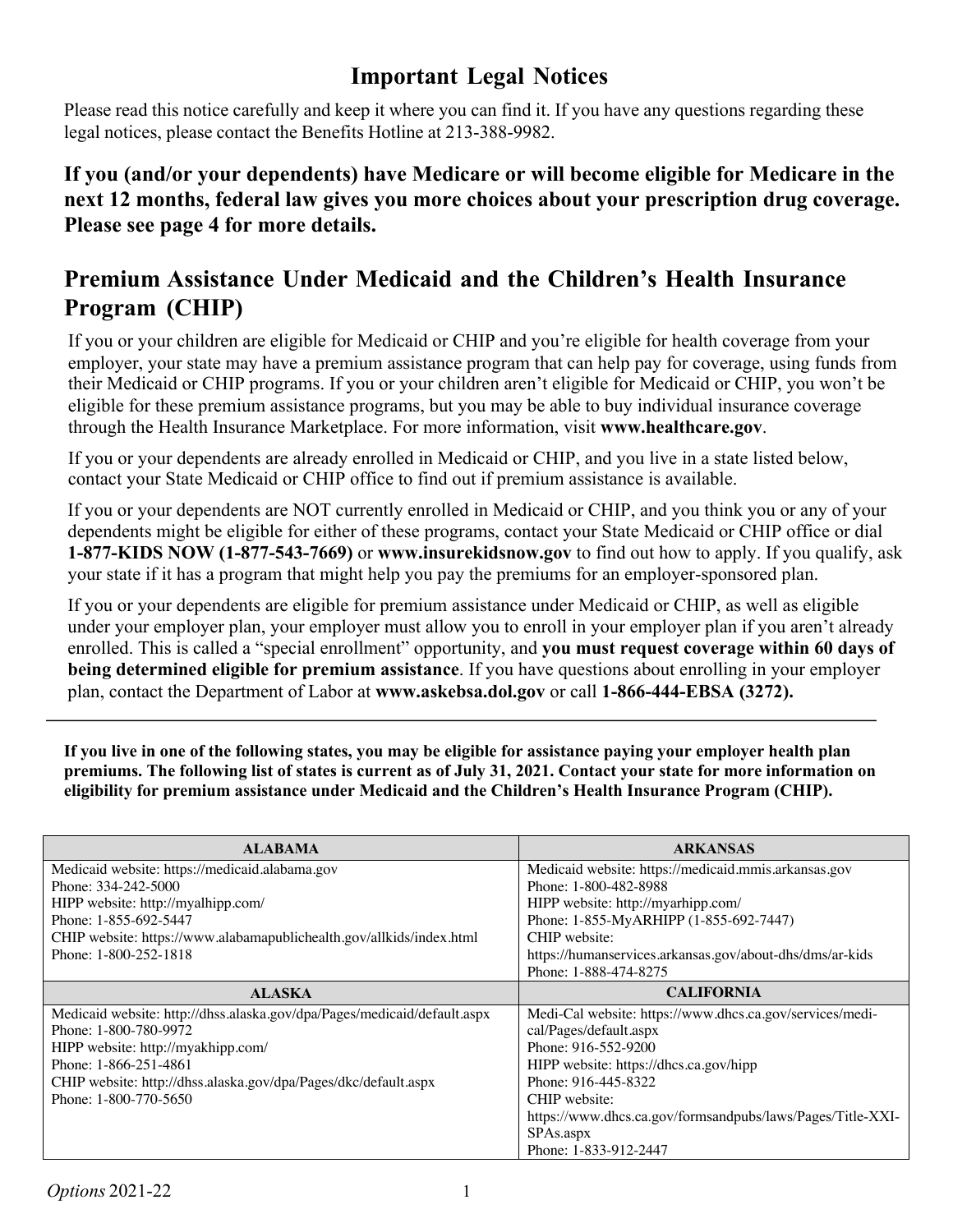| <b>COLORADO</b>                                                                                                                          | <b>MASSACHUSETTS</b>                                                                                                     |  |
|------------------------------------------------------------------------------------------------------------------------------------------|--------------------------------------------------------------------------------------------------------------------------|--|
| Medicaid website: https://www.healthfirstcolorado.com/                                                                                   | Medicaid website: https://www.mass.gov/topics/masshealth                                                                 |  |
| Phone: 1-800-221-3943/ State Relay 711                                                                                                   | Phone: 1-800-841-2900                                                                                                    |  |
| HIPP website: https://www.colorado.gov/pacific/hcpf/health-insurance-buy-<br>program                                                     | HIPP website: https://www.mass.gov/info-details/<br>masshealth-premium-assistance-pa                                     |  |
| Phone: 1-855-692-6442                                                                                                                    | Phone: 1-800-862-4840                                                                                                    |  |
| CHIP website: https://www.colorado.gov/pacific/hcpf/child-health-plan-plus                                                               |                                                                                                                          |  |
| Phone: 1-800-359-1991/ State Relay 711                                                                                                   |                                                                                                                          |  |
| <b>FLORIDA</b>                                                                                                                           | <b>MINNESOTA</b>                                                                                                         |  |
| Medicaid website: https://www.flmedicaidmanagedcare.com/<br>Phone: 1-877-711-3662                                                        | Medicaid website: https://mn.gov/dhs/health-care-coverage/<br>HIPP website: https://mn.gov/dhs/people-we-serve/children- |  |
| HIPP website: https://www.flmedicaidtplrecovery.com/                                                                                     | and-families/health-care/health-care-programs/programs-and-                                                              |  |
| flmedicaidtplrecovery.com/hipp/index.html                                                                                                | services/other-insurance.jsp                                                                                             |  |
| Phone: 1-877-357-3268                                                                                                                    | Medicaid and HIPP phone: 1-800-657-3739                                                                                  |  |
| <b>GEORGIA</b>                                                                                                                           | <b>MISSOURI</b>                                                                                                          |  |
| Medicaid website: https://medicaid.georgia.gov/<br>Phone: 404-651-9982                                                                   | Medicaid website: https://mydss.mo.gov/healthcare<br>Phone: 573-751-3425                                                 |  |
| HIPP website: https://medicaid.georgia.gov/health-insurance-premium-                                                                     | HIPP website:                                                                                                            |  |
| payment-program-hipp                                                                                                                     | http://www.dss.mo.gov/mhd/participants/pages/hipp.htm                                                                    |  |
| Phone: 678-564-1162                                                                                                                      | Phone: 573-751-2005                                                                                                      |  |
| CHIP website: https://dch.georgia.gov/peachcare-kids<br>Phone: 1-877-427-3224                                                            |                                                                                                                          |  |
| <b>INDIANA</b>                                                                                                                           | <b>MONTANA</b>                                                                                                           |  |
| Medicaid website: https://www.in.gov/medicaid/                                                                                           | Medicaid website: http://dphhs.mt.gov/MontanaHealthcare                                                                  |  |
| Phone: 1-800-457-4584<br>CHIP: https://www.in.gov/medicaid/members/174.htm                                                               | Programs/memberservices<br>CHIP website: http://dphhs.mt.gov/HMK                                                         |  |
| Phone: 1-800-889-9949                                                                                                                    | Medicaid and CHIP phone: 1-800-362-8312                                                                                  |  |
| <b>IOWA</b>                                                                                                                              | <b>NEBRASKA</b>                                                                                                          |  |
| Medicaid website: https://dhs.iowa.gov/ime/members                                                                                       | Medicaid website: http://www.ACCESSNebraska.ne.gov                                                                       |  |
| Phone: 1-800-338-8366                                                                                                                    | Phone: 1-855-632-7633                                                                                                    |  |
| CHIP (Hawki) website: http://dhs.iowa.gov/Hawki<br>Phone: 1-800-257-8563                                                                 | HIPP website: https://dhhs.ne.gov/Pages/Health-Insurance-<br>Premium-Payment.aspx                                        |  |
| HIPP website: https://dhs.iowa.gov/ime/members/medicaid-a-to-z/hipp                                                                      | Phone: 531-530-7174                                                                                                      |  |
| Phone: 1-888-346-9562                                                                                                                    |                                                                                                                          |  |
| <b>KANSAS</b>                                                                                                                            | <b>NEVADA</b>                                                                                                            |  |
| Medicaid website: https://www.kancare.ks.gov<br>Phone: 1-800-792-4884                                                                    | Medicaid website: http://dhcfp.nv.gov<br>HIPP website: http://dhcfp.nv.gov/pgms/CPT/HIPP/                                |  |
|                                                                                                                                          | Medicaid and HIPP phone: 1-800-992-0900                                                                                  |  |
| <b>KENTUCKY</b>                                                                                                                          | <b>NEW HAMPSHIRE</b>                                                                                                     |  |
| Medicaid website: https://chfs.ky.gov/agencies/dms/Pages/default.aspx                                                                    | Medicaid website:                                                                                                        |  |
| Phone: 1-800-633-4227                                                                                                                    | https://www.dhhs.nh.gov/ombp/medicaid/index.htm                                                                          |  |
| HIPP website: https://chfs.ky.gov/agencies/dms/member/Pages/kihipp.aspx<br>Phone: 1-855-459-6328                                         | Phone: 1-800-852-3345, ext. 4344<br>HIPP website: https://www.dhhs.nh.gov/oii/hipp.htm                                   |  |
| CHIP website: https://kidshealth.ky.gov/Pages/index.aspx                                                                                 | Phone: 1-800-852-3345, ext. 5218                                                                                         |  |
| Phone: 1-877-524-4718                                                                                                                    |                                                                                                                          |  |
| <b>LOUISIANA</b>                                                                                                                         | <b>NEW JERSEY</b>                                                                                                        |  |
| Medicaid website: www.medicaid.la.gov                                                                                                    | Medicaid website:                                                                                                        |  |
| Phone: 1-888-342-6207<br>HIPP website: www.ldh.la.gov/lahipp                                                                             | http://www.state.nj.us/humanservices/dmahs/clients/medicaid/<br>Phone: 1-800-356-1561                                    |  |
| Phone: 1-855-618-5488                                                                                                                    | CHIP website: http://www.njfamilycare.org/index.html                                                                     |  |
|                                                                                                                                          | Phone: 1-800-701-0710                                                                                                    |  |
| <b>MAINE</b>                                                                                                                             | <b>NEW YORK</b>                                                                                                          |  |
| Medicaid website:                                                                                                                        | Medicaid website:                                                                                                        |  |
| https://www.maine.gov/dhhs/programs-services/health-insurance<br>CHIP website: https://www.maine.gov/dhhs/oms/mainecare-options/children | https://www.health.ny.gov/health_care/medicaid/<br>CHIP website:                                                         |  |
| Medicaid and CHIP phone: 1-855-797-4357 TTY: Maine relay 711                                                                             | https://www.health.ny.gov/health_care/child_health_plus/                                                                 |  |
| HIPP website: https://www.maine.gov/dhhs/oms/mainecare-options/limited-                                                                  | Medicaid and CHIP phone: 1-800-541-2831                                                                                  |  |
| benefits                                                                                                                                 |                                                                                                                          |  |
| Phone: 1-800-977-6740 TTY: Maine relay 711                                                                                               |                                                                                                                          |  |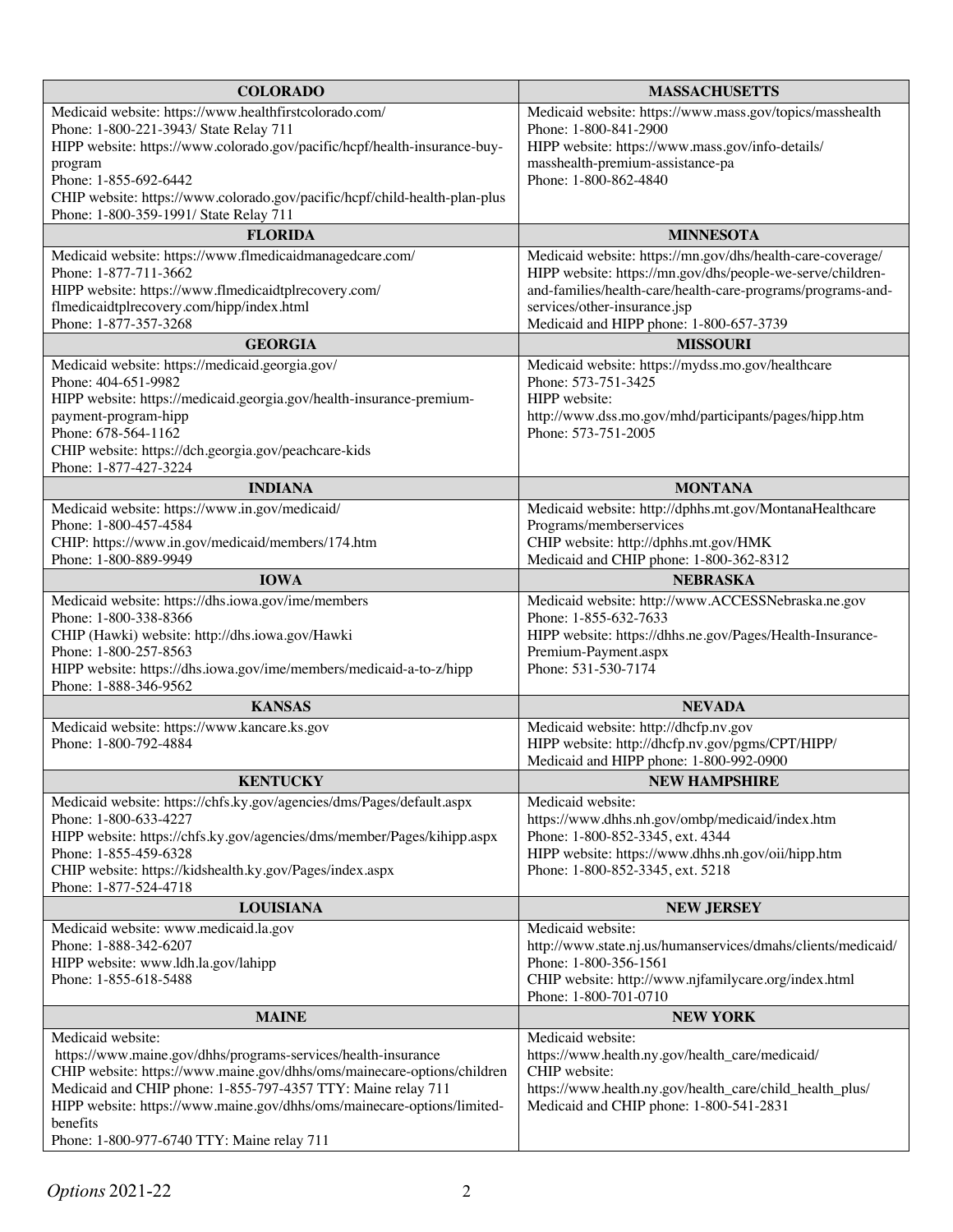| <b>NORTH CAROLINA</b>                                                     | <b>TEXAS</b>                                                                  |  |
|---------------------------------------------------------------------------|-------------------------------------------------------------------------------|--|
| Medicaid website: https://medicaid.ncdhhs.gov/                            | Medicaid and CHIP website:                                                    |  |
| Phone: 919-855-4100                                                       | https://hhs.texas.gov/services/health/medicaid-chip                           |  |
| HIPP website: https://medicaid.ncdhhs.gov/beneficiaries/get-started/find- | Phone: 1-800-252-8263                                                         |  |
| programs-and-services/health-insurance-premium-payment-program            | HIPP website: http://gethipptexas.com/                                        |  |
| Phone: 1-855-696-2447                                                     | Phone: 1-800-440-0493                                                         |  |
| NORTH DAKOTA                                                              | <b>UTAH</b>                                                                   |  |
| Medicaid website: http://www.nd.gov/dhs/services/medicalserv/medicaid/    | Medicaid website: https://medicaid.utah.gov/                                  |  |
| CHIP website: https://www.nd.gov/dhs/services/medicalserv/chip/           | Phone: 1-800-662-9651                                                         |  |
| Medicaid and CHIP phone: 1-844-854-4825                                   | CHIP website: https://health.utah.gov/chip                                    |  |
|                                                                           | Phone: 1-877-543-7669                                                         |  |
| <b>OKLAHOMA</b>                                                           | <b>VERMONT</b>                                                                |  |
| Medicaid website: http://www.insureoklahoma.org<br>Phone: 1-888-365-3742  | Medicaid website: https://www.greenmountaincare.org/<br>Phone: 1-800-250-8427 |  |
| <b>OREGON</b>                                                             | <b>VIRGINIA</b>                                                               |  |
| Medicaid website: https://healthcare.oregon.gov/Pages/index.aspx          | Medicaid website: https://www.dmas.virginia.gov/                              |  |
| Phone: 1-800-699-9075                                                     | Phone: 1-855-242-8282                                                         |  |
| HIPP website: https://www.oregon.gov/dhs/BUSINESS-                        | HIPP website: https://www.coverva.org/en/hipp/                                |  |
| SERVICES/OPAR/Pages/tpl-hipp.aspx                                         | CHIP website: https://www.coverva.org/en/famis-select                         |  |
| Phone: 1-855-999-6273                                                     | HIPP and CHIP phone: 1-800-432-5924                                           |  |
| <b>PENNSYLVANIA</b>                                                       | <b>WASHINGTON</b>                                                             |  |
| Medicaid website: https://www.dhs.pa.gov/Services/Assistance/Pages/       | Medicaid website: https://www.hca.wa.gov/health-care-                         |  |
| Medical-Assistance.aspx                                                   | services-supports/apple-health-medicaid-coverage                              |  |
| Phone: 1-866-550-4355                                                     | HIPP website: https://www.hca.wa.gov/health-care-services-                    |  |
| HIPP website: https://www.dhs.pa.gov/providers/Providers/Pages/           | supports/program-administration/premium-payment-program                       |  |
| Medical/HIPP-Program.aspx<br>Phone: 1-800-692-7462                        | Medicaid and HIPP phone: 1-800-562-3022                                       |  |
| CHIP website: https://www.dhs.pa.gov/providers/Providers/Pages/           |                                                                               |  |
| PROMISE-Chip-Enrollment.aspx                                              |                                                                               |  |
| Phone: 1-800-986-5437                                                     |                                                                               |  |
| <b>RHODE ISLAND</b>                                                       | <b>WEST VIRGINIA</b>                                                          |  |
| Medicaid website: http://www.eohhs.ri.gov/                                | Medicaid website: https://dhhr.wv.gov/bms/Pages/default.aspx                  |  |
| Phone: 1-855-697-4347                                                     | HIPP website: https://mywvhipp.com                                            |  |
| HIPP website:                                                             | Phone: 1-855-MyWVHIPP (1-855-699-8447)                                        |  |
| https://eohhs.ri.gov/Consumer/FamilieswithChildren/RIteShare.aspx         | CHIP website: https://chip.wv.gov/Pages/default.aspx                          |  |
| Phone: 401-462-0311                                                       | Phone: 1-877-WVA-CHIP (1-877-982-2447)                                        |  |
| <b>SOUTH CAROLINA</b>                                                     | <b>WISCONSIN</b>                                                              |  |
| Medicaid website: https://www.scdhhs.gov                                  | Medicaid website:                                                             |  |
| Phone: 1-888-549-0820                                                     | https://www.dhs.wisconsin.gov/medicaid/index.htm                              |  |
| HIPP website: https://www.scdhhs.gov/service/health-insurance-premium-    | HIPP website:<br>https://www.dhs.wisconsin.gov/badgercareplus/p-10095.htm     |  |
| payment-hipp-program<br>Phone: 1-888-289-0709                             | Phone: 1-800-362-3002                                                         |  |
| <b>SOUTH DAKOTA</b>                                                       | <b>WYOMING</b>                                                                |  |
| Medicaid website: https://dss.sd.gov/medicaid/                            | Medical website:                                                              |  |
| Phone: 605-773-4678                                                       | https://health.wyo.gov/healthcarefin/medicaid/                                |  |
| CHIP website:                                                             | Phone: 1-800-251-1269                                                         |  |
| https://dss.sd.gov/medicaid/generalinfo/medicalprograms.aspx#chip         | CHIP website: https://health.wyo.gov/healthcarefin/chip/                      |  |
| Phone: 1-800-305-3064                                                     | Phone: 1-855-294-2127                                                         |  |

To see if any other states have added a premium assistance program since July 31, 2021, or for more information on special enrollment rights, contact either:

| U.S. Department of Labor                         | U.S. Department of Health and Human Services |
|--------------------------------------------------|----------------------------------------------|
| <b>Employee Benefits Security Administration</b> | Centers for Medicare & Medicaid Services     |
| www.dol.gov/agencies/ebsa                        | www.cms.hhs.gov                              |
| 1-866-444-EBSA (3272)                            | 1-877-267-2323, Menu Option 6, Ext. 61565    |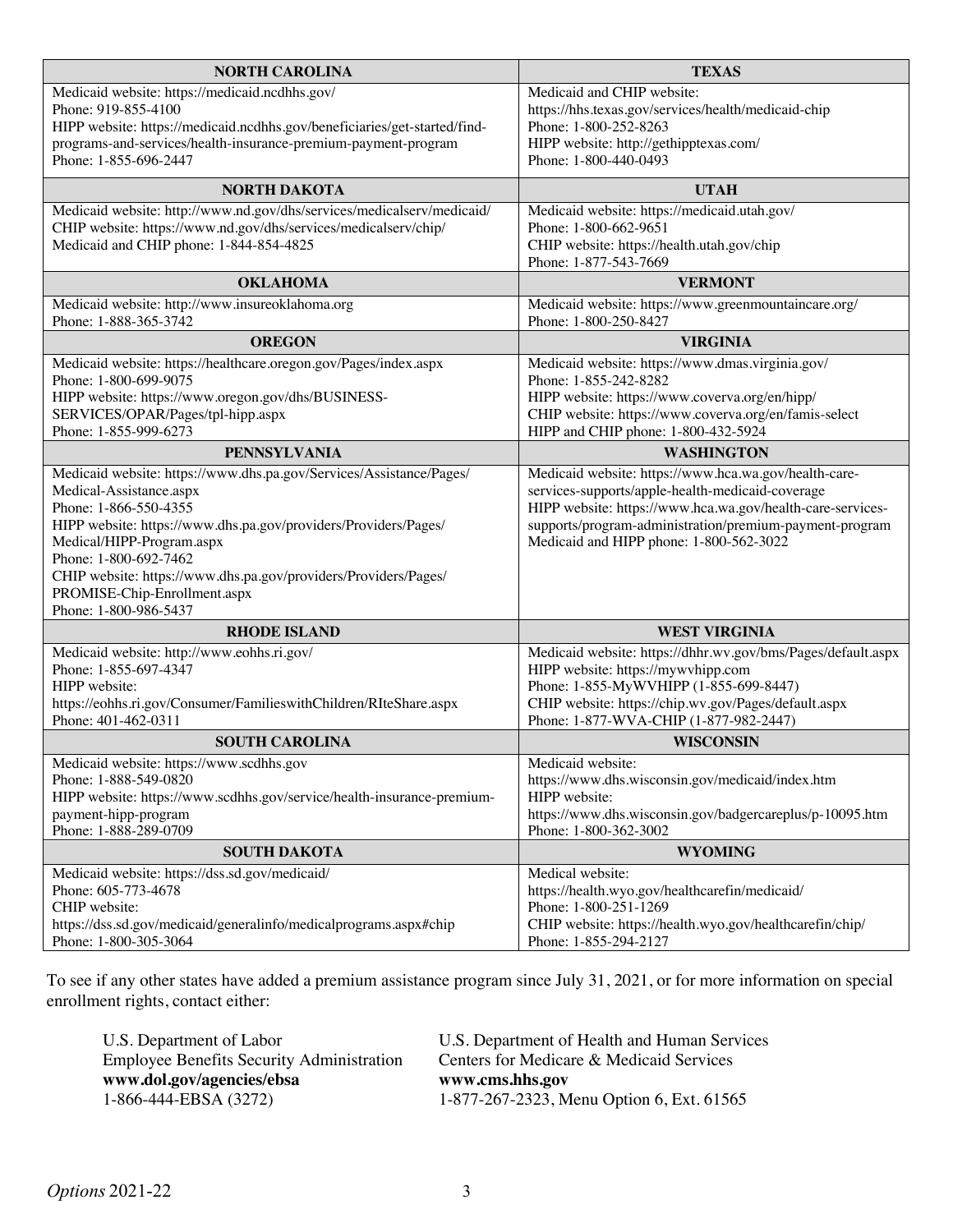# **Medicare Part D Important Notice About Your Prescription Drug Coverage and Medicare**

Please read this notice carefully and keep it where you can find it. This notice provides information about your current prescription drug coverage under the County of Los Angeles (County) *Options* Plan, the prescription drug coverage that will be provided under *Options* as of January 1, 2022, and prescription drug coverage available for individuals with Medicare. It also explains the options you have under Medicare prescription drug coverage and can help you decide whether you want to enroll in this coverage. If you are considering enrolling in a Medicare prescription drug plan, you should compare your current coverage, including which drugs are offered and associated costs for those drugs, with the coverage and costs of the plans offering Medicare prescription drug coverage in your area. At the end of this notice is information about where you can get help to make decisions about your prescription drug coverage.

There are two important facts you need to know about your current coverage and Medicare's prescription drug coverage:

- 1. Medicare prescription drug coverage became available in 2006 to everyone with Medicare. You can get this coverage if you join a Medicare Prescription Drug Plan or join a Medicare Advantage Plan (such as an HMO or PPO) that offers prescription drug coverage. All Medicare prescription drug plans provide at least a standard level of coverage set by Medicare. Some plans may also offer more coverage for a higher monthly premium.
- 2. The County has determined that the prescription drug coverage currently offered under the Kaiser Permanente HMO (Kaiser); UnitedHealthcare (UHC) PPO, UHC HMO, and UHC Harmony HMO plans; and the coverage that will be offered under these plans as of January 1, 2022, is on average for all plan participants who participate in any of these health plans expected to pay out as much as the standard Medicare prescription drug coverage will pay, and that such coverage is therefore considered Creditable Coverage. Because all of the health plans available under *Options* provide Creditable Coverage, you may elect any of these coverage options for the 2022 Plan Year and not pay a higher premium (a penalty) if you decide to enroll in a Medicare prescription drug plan on a later date, provided that you do not experience a 63-day break in coverage (as discussed in more detail below).

## **When Are You Eligible to Enroll in a Medicare Prescription Drug Plan?**

You may enroll in a Medicare prescription drug plan when you first become eligible for Medicare and thereafter during each calendar year from October 15th through December 7th.

If you lose your Creditable Coverage under *Options* through no fault of your own, you will also be eligible for a two-month Special Enrollment Period to enroll in a Medicare prescription drug plan.

## **What Happens to Your Current Creditable Coverage if You Decide to Enroll in a Medicare Prescription Drug Plan?**

If you participate in Kaiser or any of the UHC plans, you may: (1) keep your existing coverage without enrolling in a Part D plan; (2) keep your existing coverage and enroll in a Part D plan as a supplement to that coverage; or (3) drop your existing coverage and enroll in a Part D plan. If you elect Medicare Part D coverage as a supplement to your Kaiser coverage, your current coverage will not be affected. Alternatively, if you elect Medicare Part D coverage through Kaiser and also assign Medicare Parts A and B to Kaiser, you will be placed in the Kaiser Sr. Advantage Plan, which will coordinate with Medicare. If you elect Medicare Part D coverage as a supplement to your UHC coverage, UHC will coordinate with Medicare.

If you decide to join a Medicare prescription drug plan and drop your current coverage, you and your dependents would be able to re-enroll in the future during an *Options* open enrollment period.

Please contact the County of Los Angeles Plan Administrator for more information about what happens to your coverage if you enroll in a Medicare prescription drug plan.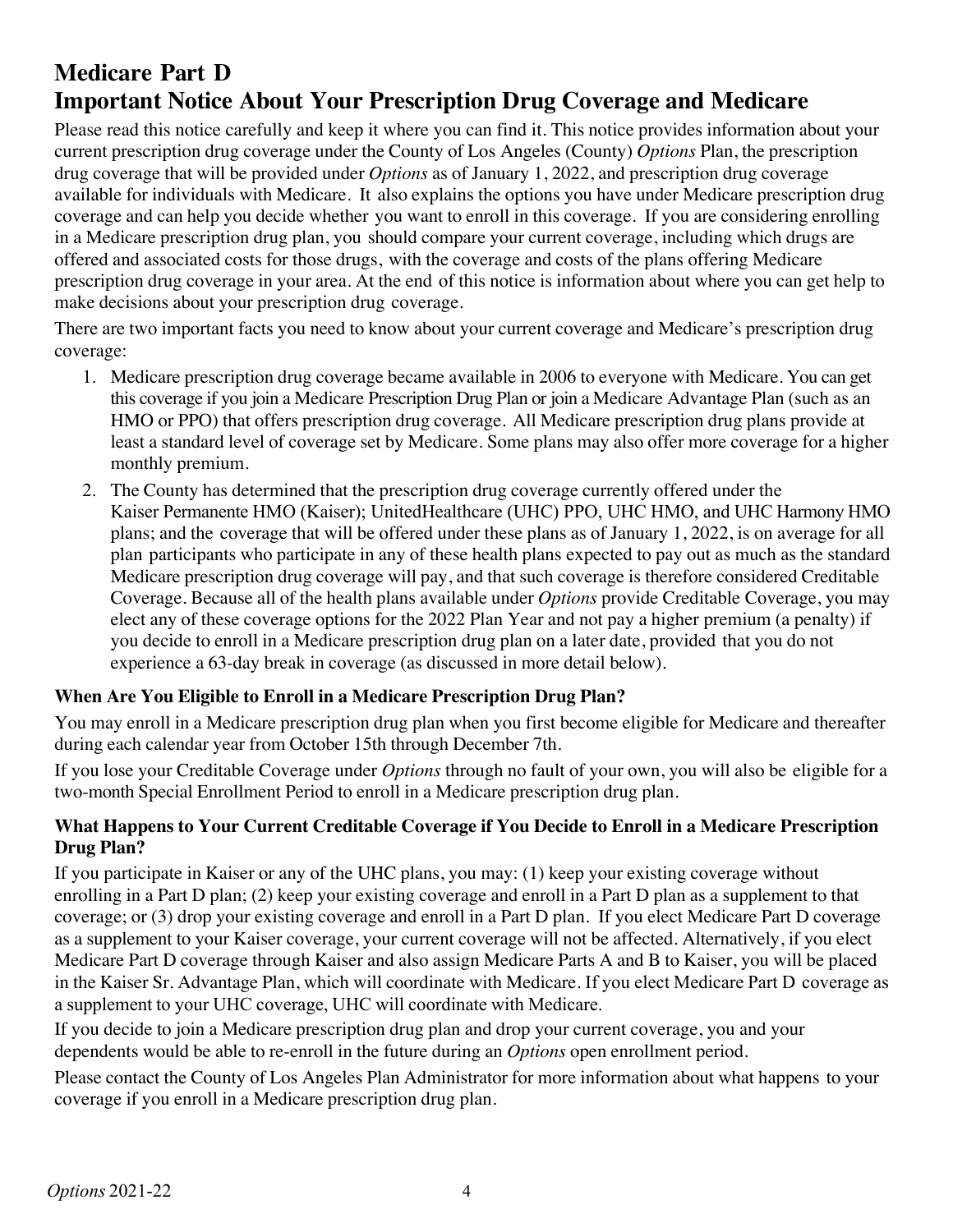## **When Will You Pay a Higher Premium (a Penalty) to Join a Medicare Prescription Drug Plan?**

It is important to note that if you drop or lose your coverage with the County and, although you are eligible to do so, you do not enroll in a Medicare prescription drug plan within 63 continuous days after your current coverage ends, you may pay a higher premium (a penalty) to enroll in a Medicare prescription drug plan on a later date.

If you go 63 continuous days or longer without Creditable Coverage, when you enroll in Medicare prescription drug coverage, your monthly premium may go up by at least 1% of the Medicare base beneficiary premium per month for every month that you did not have such coverage. For example, if you go 19 months without Creditable Coverage, your premium under Medicare may consistently be at least 19% higher than the Medicare base beneficiary premium. You may have to pay this higher premium (a penalty) for as long as you have Medicare prescription drug coverage. Additionally, you may have to wait until the beginning of the next enrollment period for Medicare prescription drug plans (i.e., October 15th) to enroll in the Medicare coverage.

### **For More Information About This Notice or Your Current Prescription Drug Coverage…**

Please contact the County of Los Angeles Plan Administrator at the address listed below or the Benefits Hotline at the phone number listed below for further information.

**NOTE:** You will receive this notice at other times in the future indicating that you may enroll in Medicare prescription drug coverage. For example, you will receive this notice prior to the next annual enrollment period during which you may enroll in Medicare coverage, and you will also receive a notice if your current prescription drug coverage with the County changes. You may request a copy of this notice by contacting the County of Los Angeles Plan Administrator at the address or phone number listed below.

### **For More Information About Your Options Under Medicare Prescription Drug Coverage…**

More detailed information about Medicare plans that offer prescription drug coverage can be found in the "Medicare & You" handbook. If you are eligible for Medicare, you will get a copy of the handbook in the mail every year from Medicare. You may also be contacted directly by Medicare prescription drug plans. For more information about Medicare prescription drug plans:

- Visit**www.medicare.gov**,
- Call your State Health Insurance Assistance Program (see the inside back cover of your copy of the "Medicare & You" handbook for their telephone number) for personalized help, or
- Call 1-800-MEDICARE (1-800-633-4227). TTY users should call 1-877-486-2048.

For people with limited income and resources, extra help paying for Medicare prescription drug coverage is available. Information about this extra help is available from the Social Security Administration (SSA) online at **www.ssa.gov**, or you may call them at 1-800-772-1213 (TTY 1-800-325-0778).

### Remember to keep this notice. If you enroll in a Medicare drug plan, you may be required to provide a copy of this notice when you join to show that you maintained Creditable Coverage and that you are not **required to pay a higher premium amount for coverage (a penalty).**

Date: **September 15, 2021** Entity providing this Notice: **County of Los Angeles** Contact: **Plan Administrator** Address: **510 S. Vermont Avenue, 12th Floor, Los Angeles, CA 90020** Benefits Hotline: **213-388-9982**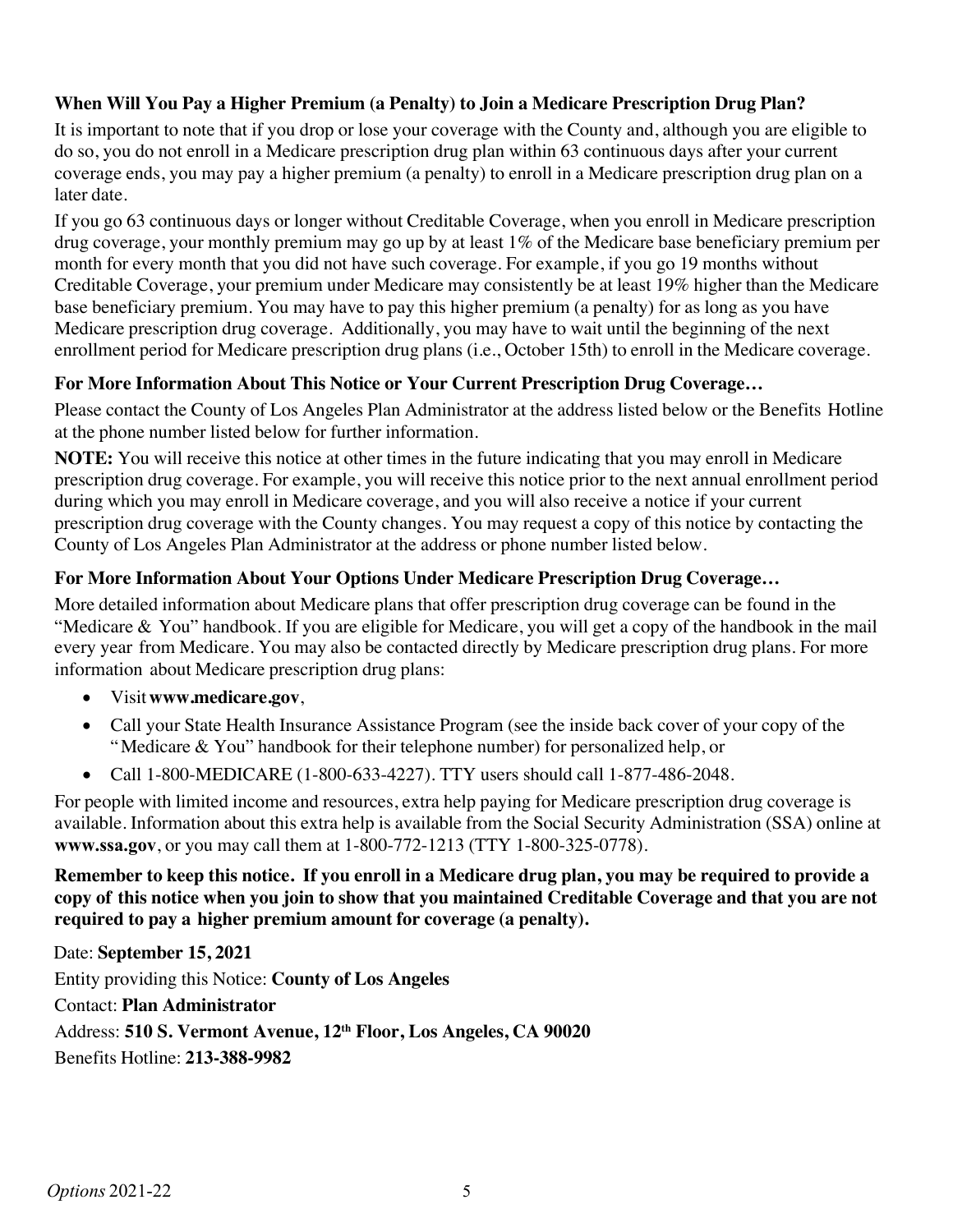## **General Information**

The Patient Protection and Affordable Care Act ("Healthcare Reform") requires the County to distribute this informational notice. When key parts of Healthcare Reform took effect in 2014, the Health Insurance Marketplace was established where individuals could purchase health coverage. Government subsidies are available for certain individuals who purchase coverage through the Marketplace. However, you will not be eligible for such a subsidy if you are enrolled in County-offered health coverage. In addition, even if you are not enrolled in County-offered coverage, you will not be eligible for a subsidy if you are offered County-coverage that is both "minimum value" and "affordable." As explained below, County coverage, if available to you, meets the minimum value standard and is intended to be affordable based on your wages. To assist you as you evaluate options for you and your family, this notice provides some basic information about the Marketplace and employment-based health coverage offered by the County of Los Angeles.

#### **What is the Health Insurance Marketplace?**

The Marketplace is designed to help you find health insurance that meets your needs and fits your budget. The Marketplace offers "one-stop shopping" to find and compare private health insurance options. You may also be eligible for a tax credit that lowers your monthly premium in the Marketplace right away. Open enrollment for health insurance coverage through the Marketplace begins November 1, 2021, and ends December 15, 2021, for coverage starting January 1, 2022. This Marketplace open enrollment is separate from, and unrelated to, the open enrollment process for County-sponsored plans.

#### **Can I Save Money on my Health Insurance Premiums in the Marketplace?**

You may qualify to save money and lower your monthly premium, but **only** if your employer does not offer you coverage, or offers coverage that doesn't meet certain standards as described below. The savings on your premium that you're eligible for depends on your household income.

#### **Does Employer Health Coverage Affect Eligibility for Premium Savings Through the Marketplace?**

Yes. If you have an offer of health coverage from your employer that meets certain standards, you will **not** be eligible for a tax credit through the Marketplace and may wish to enroll in your employer's health plan. However, you may be eligible for a tax credit that lowers your monthly premium or a reduction in certain cost-sharing if your employer does not offer coverage to you at all or does not offer coverage that meets certain standards. If the cost of a plan from your employer that would cover you (and not any other members of your family) is not "affordable" — that is, it costs you more than 9.5% of your household income for the year — or if the coverage your employer provides does not meet the "minimum value" standard set by the Affordable Care Act, you may be eligible for a tax credit. <sup>1</sup> All County-sponsored health plans meet the "minimum value" standard and the cost to you of at least one of those plans is intended to be affordable — that is, it is intended to cost you no more than 9.5% of your income, based on your wages.

Note: If you purchase a health plan through the Marketplace instead of accepting health coverage offered by the County, then you may lose some or all of the County contribution (if any) to the County-offered coverage. Also, this County contribution — as well as your employee contribution to County-offered coverage is excluded from income for Federal and State income tax purposes in most cases.<sup>2</sup> Your payments for coverage through the Marketplace are made on an after-tax basis.

#### **How Can I Get More Information?**

For more information about the coverage offered by your employer, please check your Summary Plan Description or contact County of Los Angeles Benefits Hotline at 213-388-9982.

The Marketplace can help you evaluate your coverage options, including your eligibility for coverage through the Marketplace and its cost. Please visit **HealthCare.gov** and **CoveredCA.com** for more information, including an online application for health insurance coverage and contact information for a Health Insurance Marketplace in your area.

<sup>1</sup> An employer-sponsored health plan meets the "minimum value" standard if the plan's share of the total allowed benefit costs covered by the plan is no less than 60 percent of such costs. (Section  $36B(c)(2)(\dot{C})(i)$  of the Internal Revenue Code of 1986).

 $2$  One exception is contributions to pay for coverage for domestic partners and their children, which are subject to Federal income tax and may be subject to State income tax.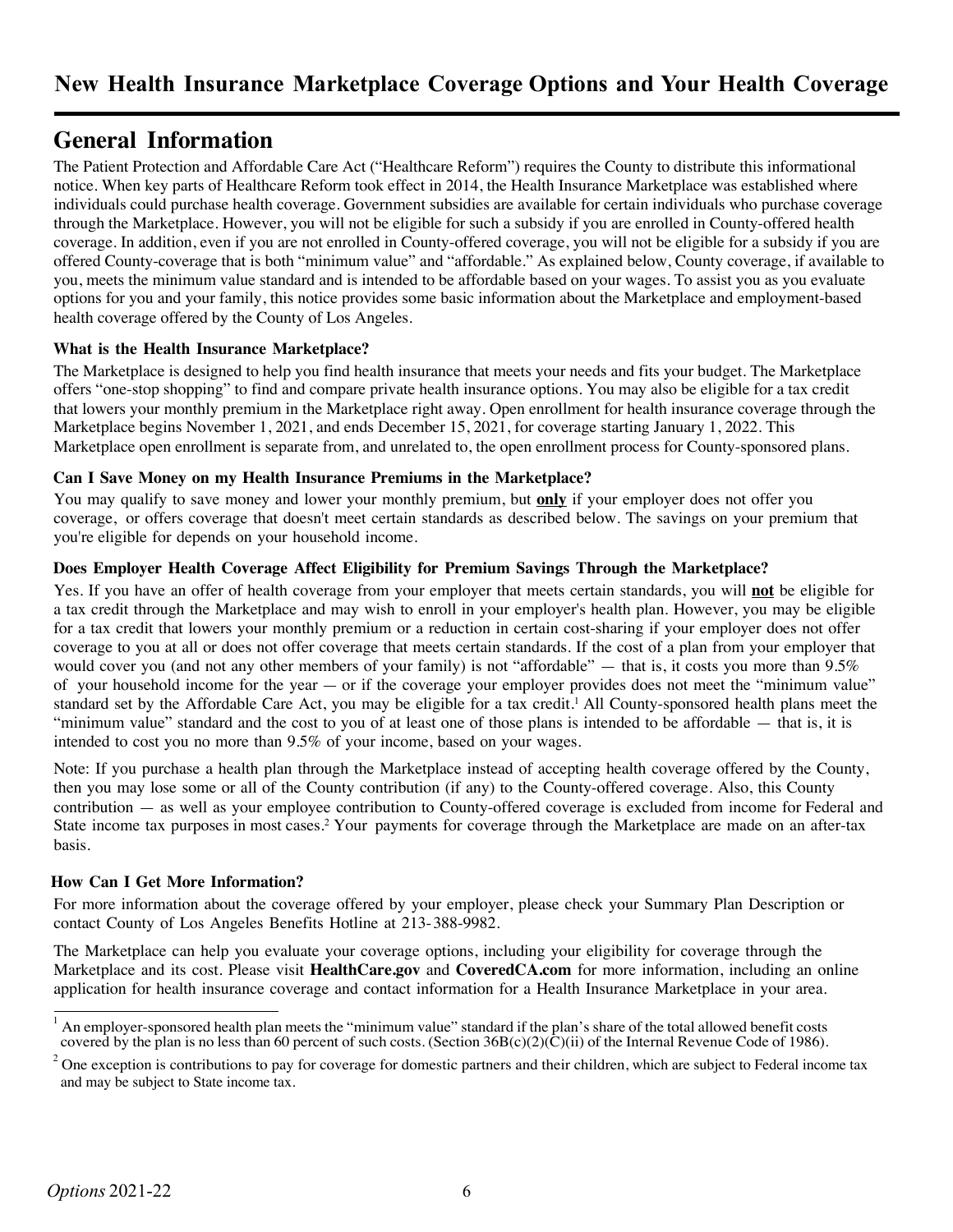# **Information About Health Coverage Offered by Your Employer**

This section contains information about any health coverage offered by your employer. If you decide to complete an application for coverage in the Marketplace, you will be asked to provide this information.

| <b>Employer Name</b>                                                                                                         | <b>Employer Identification Number (EIN)</b>      |                 |  |  |
|------------------------------------------------------------------------------------------------------------------------------|--------------------------------------------------|-----------------|--|--|
| County of Los Angeles                                                                                                        | 95-6000927W                                      |                 |  |  |
| <b>Employer Address</b>                                                                                                      | <b>Employer Phone Number</b>                     |                 |  |  |
| 510 S. Vermont Avenue, 12 <sup>th</sup> Floor                                                                                | 213-388-9982                                     |                 |  |  |
| <b>City</b>                                                                                                                  | <b>State</b>                                     | <b>Zip Code</b> |  |  |
| Los Angeles                                                                                                                  | <b>CA</b>                                        | 90020           |  |  |
| Who can we contact about employee health coverage at this job?<br>Department of Human Resources - Employee Benefits Division |                                                  |                 |  |  |
| <b>Phone number (if different from above)</b>                                                                                | <b>Email address</b><br>ebenefit@hr.lacounty.gov |                 |  |  |

**Here is some basic information about health coverage offered by this employer:**

## $\Box$  As your employer, we offer a health plan to:

¨**Allemployees.**

## S **Some employees. Eligible employees are:**

All full-time permanent, temporary, and qualifying part-time employees.

## ¨ **With respect to dependents:**

## S**Wedooffer coverage.Eligibledependentsare:**

Spouse, children, domestic partner, and domestic partner's children.

### ¨ **We do not offer coverage.**

### $\boxtimes$  If checked, this coverage meets the "minimum value" standard, and the cost of this coverage to you **is intended to be affordable, based on employee wages.**

Even if your employer intends your coverage to be affordable, you may still be eligible for a premium *discount through the Marketplace. The Marketplace will use your household income, along with other factors,* to determine whether you may be eligible for a premium discount. If, for example, your wages vary from week to week (perhaps you are an hourly employee or you work on a commission basis), if you are newly *employed mid-year, or if you have other income losses, you may still qualify for a premium discount.*

If you decide to shop for coverage in the Marketplace, **HealthCare.gov** will guide you through the process. Covered California is California's health insurance exchange. Visit **CoveredCA.com** for more information.

## **Women's Health and Cancer Rights Act of 1998 Notice**

As required by the Women's Health and Cancer Rights Act of 1998 (WHCRA), each medical plan provides coverage for the following breast reconstruction procedures in connection with mastectomies:

- All stages of reconstruction of the breast on which the mastectomy was performed;
- Surgery and reconstruction of the other breast to produce a symmetrical appearance; and
- Prostheses and treatment of physical complications at all stages of the mastectomy, including lymphedemas.

Coverage is provided in a manner determined in consultation with the attending physician and the patient. The deductible and the copayment requirements that apply to other covered services also apply to these post-mastectomy reconstructive and treatment services. Therefore, deductibles and coinsurance apply. If you would like more information on WHCRA benefits, call your medical plan.